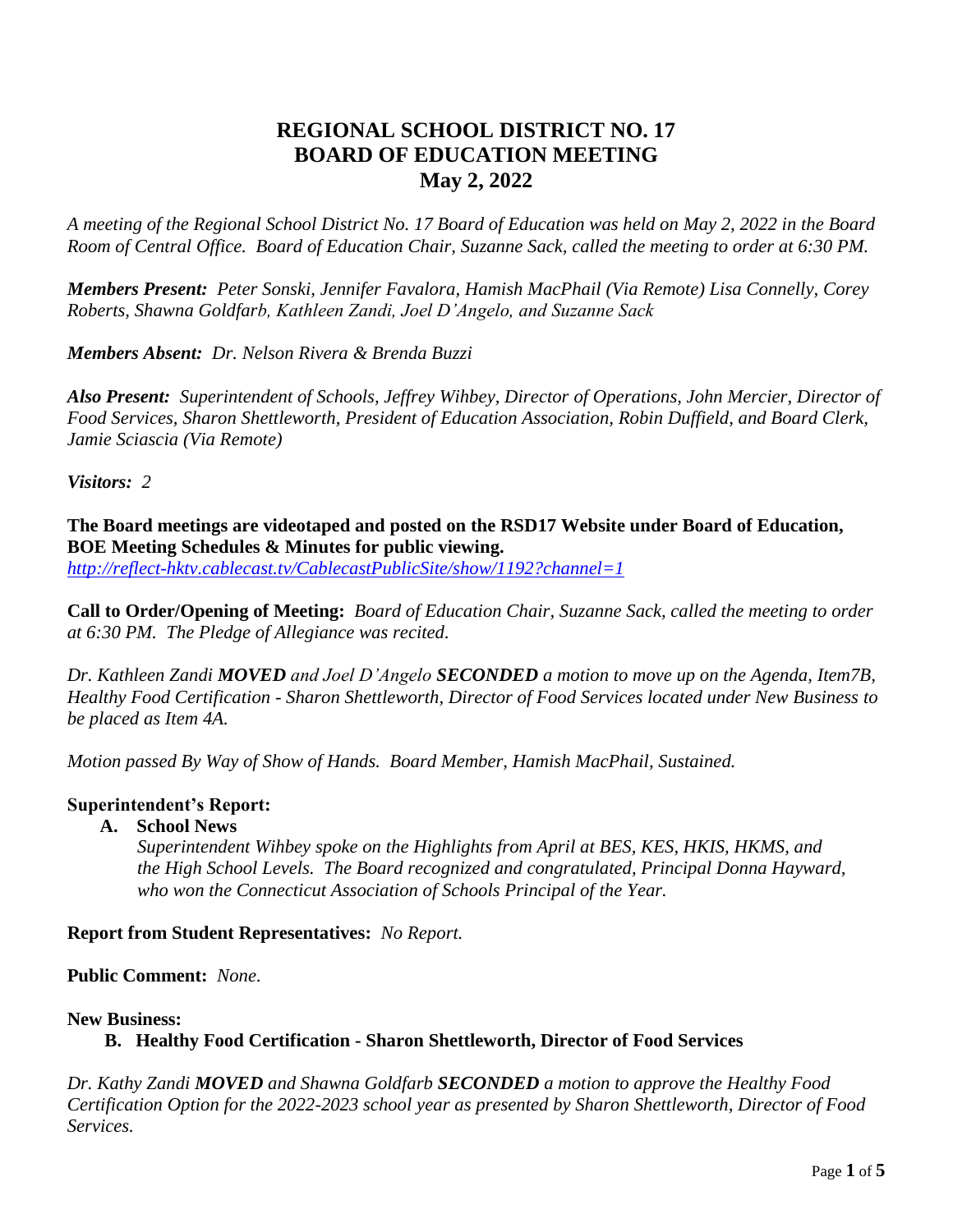*Motion unanimously passed 9-0-0 from the following voice votes:*

| Dr. Kathleen Zandi YES | NO.        | Shawna Goldfarb      | YES $\sqrt{ }$<br>NO. |
|------------------------|------------|----------------------|-----------------------|
| Peter Sonski           | YES<br>NО  | Jennifer Favalora    | YES $\sqrt{ }$<br>NO. |
| Lisa Connelly          | YES<br>NO. | Dr. Nelson Rivera    | Absent                |
| Joel D'Angelo          | YES<br>NO. | Hamish MacPhail      | <b>YES</b>            |
| Brenda Buzzi           | Absent     | <b>Corey Roberts</b> | YES<br>NΟ             |
|                        |            | Suzanne Sack         | YES<br>NΩ             |

*Joel D'Angelo MOVED and Peter Sonski SECONDED a motion to approve the Food Sales as presented. The Board of Education or governing authority will allow the sale to students of food items that do not meet the Connecticut Nutrition Standards provided that the following conditions are met: 1) the sale is in connection with an event occurring after the end of the regular school day or on the weekend; 2) the sale is at the location of the event; and 3) the food items are not sold from a vending machine or school store. An "event" is an occurrence that involves more than just a regularly scheduled practice, meeting, or extracurricular activity. For example, soccer games, school plays, and interscholastic debates are events but soccer practices, play rehearsals, and debate team meetings are not. The "regular school day" is the period from midnight before to 30 minutes after the end of the official school day. "Location" means where the event is being held and must be the same place as the food sales.*

*Motion unanimously passed 9-0-0 from the following voice votes:*

| Dr. Kathleen Zandi YES $\sqrt{}$ | NO.                   | Shawna Goldfarb      | YES $\sqrt{ }$<br>NO. |
|----------------------------------|-----------------------|----------------------|-----------------------|
| Peter Sonski                     | <b>YES</b><br>NО      | Jennifer Favalora    | YES $\sqrt{ }$<br>NO. |
| Lisa Connelly                    | YES<br>NO             | Dr. Nelson Rivera    | Absent                |
| Joel D'Angelo                    | YES $\sqrt{ }$<br>NO. | Hamish MacPhail      | <b>YES</b><br>NO.     |
| Brenda Buzzi                     | Absent                | <b>Corey Roberts</b> | YES<br>NO.            |
|                                  |                       | Suzanne Sack         | YES<br>NO.            |

*Board Vice Chair, Favalora, MOVED and Dr. Kathleen Zandi SECONDED a motion to approve the Beverage Exemptions as presented. The Board of Education or governing authority will allow the sale to students of beverages not listed in Section 10-221q of the Connecticut General Statutes provided that the following conditions are met: 1) the sale is in connection with an event occurring after the end of the regular school day or on the weekend; 2) the sale is at the location of the event; and 3) the beverages are not sold from a vending machine or school store. An "event" is an occurrence that involves more than just a regularly scheduled practice, meeting or extracurricular activity. The "school day" is the period from midnight before to 30 minutes after the end of the official school day. "Location" means where the event is being held and must be the same place as the beverage sales.*

*Motion unanimously passed 9-0-0 from the following voice votes:*

Dr. Kathleen Zandi YES √ NO\_\_\_\_A\_\_\_ Shawna Goldfarb YES √ NO\_ Peter Sonski YES √ NO A Jennifer Favalora YES √ NO Lisa Connelly YES **√** NO\_\_\_\_A\_\_\_ Dr. Nelson Rivera Absent Joel D'Angelo YES **√** NO\_\_\_\_A\_\_\_ Hamish MacPhail YES **√** NO\_\_\_\_ A\_\_\_ Brenda Buzzi Absent Corey Roberts YES √ NO\_\_\_\_ A\_\_\_

Suzanne Sack YES √ NO\_\_\_\_A\_\_\_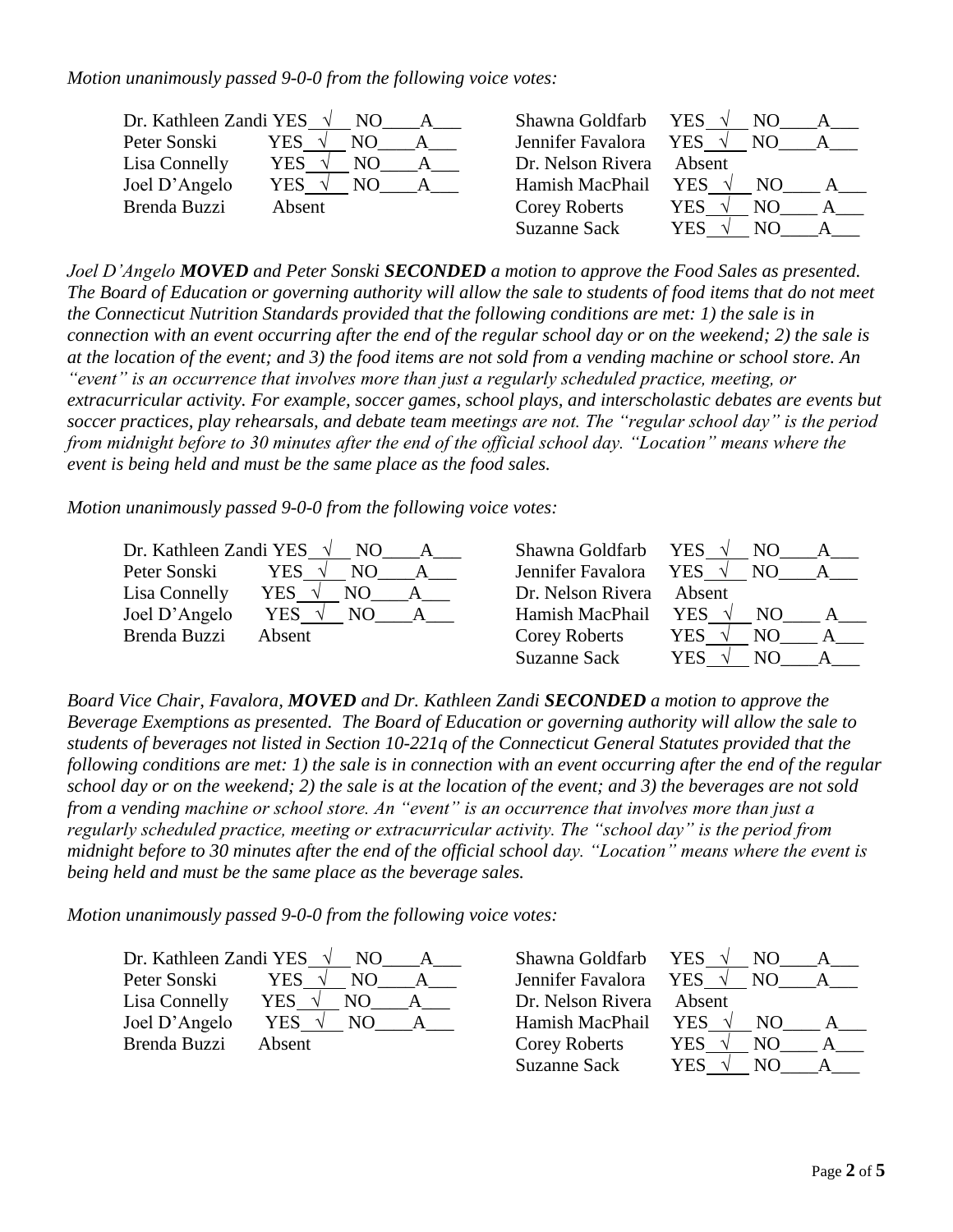## **Board Committee Reports and Future Meetings:**

### **A. Facilities Subcommittee**

*Peter Sonski updated the Board. Peter shared the Committee's Objectives for 2022. The Committee meets tomorrow, May 3rd to review the Capital Report.*

## **B. Finance Subcommittee**

*Peter Sonski updated the Board. The Committee met and discussed the Audit Results, Revenue and Expenses and Projection for Year-End.*

# **C. Policy Subcommittee**

*No Report.*

### **D. Personnel and Evaluation Subcommittee**

*Board Chair, Sack, updated the Board. She advised that Board Member, Corey Roberts, will be co-chairing on the Subcommittee. She shared the Committee's Objectives for 2022.*

### **E. Strategic Planning Subcommittee**

*Vice-Chair, Favalora, updated the Board. The Committee met and discussed next steps to giving a presentation to the Board, Community, Faculty and Administration.*

# **F. Curriculum Subcommittee**

 *No Report.*

## **G. Communications Subcommittee**

*Shawna Goldfarb updated the Board. The Committee met and is working on continuing Communication regarding the Budget and thanked Vice Chair, Favalora. for her hard work.* 

# **Board Liaison Reports:**

# **A. Healthy Communities – Healthy Kids Council**

*Shawna Goldfarb updated the Board. She spoke on the Coalition continuing great work, holding Annual Compliance checks in both towns, Drug Take Back Day went well, HKYFS has a new JRB Coordinator, and discussions took place about taking over the craft fair next year at the Middle School.*

### **B. LEARN**

*Vice Chair, Favalora, updated the Board. She spoke about how Old Saybrook is reviewing their rating system at High School, and briefly spoke about the Pilot Program,*

- **C. Haddam Board of Selectmen** *No Report.*
- **D. Killingworth Board of Selectmen** *No Report.*

### **New Business**

 **A. 2022-23 School Calendar & 2023-24 School Calendar with Professional Development (1st Read)**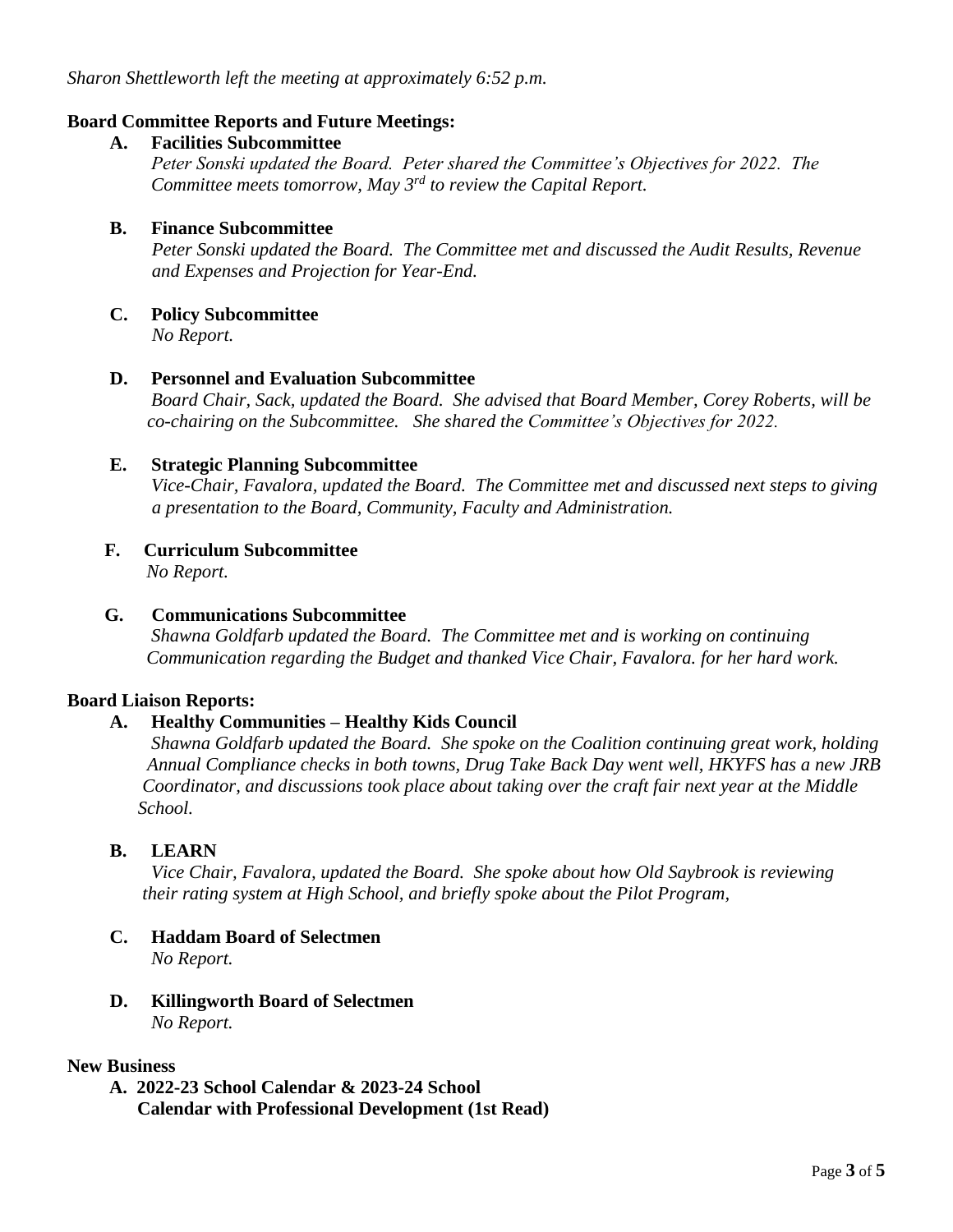*Superintendent Wihbey updated the Board. He spoke about the draft Calendar that was provided to the Board as a first read which included possible dates for Professional Development. The Board had further discussion in length regarding same.*

## **Old Business:** *None.*

### **Consent Agenda**

- A. Approval of Minutes from March 29, 2022 Board of Education Special Meeting (Budget Workshop)
- B. Approval of Minutes from April 5, 2022 Board of Education Meeting
- C. Approval of Minutes from April 5, 2022 Board of Education Special Meeting (AH)
- D. Approval of Minutes from April 5, 2022 Board of Education Special Meeting (Directly After AH)
- E. Approval of Minutes from April 27, 2022 Board of Education Special Meeting
- F. Approval of Minutes from the April 27, 2022 Board of Education Special Meeting
- G. Approval of two donations in the amount of \$200 and \$1,500 from Carol M. Cieslukowski and Kathy Godrick to be deposited into the Student Activity Account - Bill C Scholarship Fund to be used for camperships for students in need at the end of school year. Submitted by Dennis Reed, Principal of KES.
- H. Approval of a donation of a Wood Bench from Erick Hopkins, parent of two KES Students, to be used on the lower playground at KES. Submitted by Dennis Reed, Principal of KES
- I. Personnel Report
- J. Enrollment Report
- K. Consent Memo dated April 28, 2022
- L. Policy 2150 Policy Regarding Holds On the Destruction of Electronic Information and Paper Records, Policy 3541.40 Transportation to and From School Sponsored Student Activities, Policy 2160 Uniform Treatment of Recruiters (1<sup>st</sup> Read)

*Joel D'Angelo MOVED and Shawna Goldfarb SECONDED a motion to approve the Consent Agenda as presented with great appreciation.*

*Motion unanimously passed 9-0-0 from the following voice votes:*

| Dr. Kathleen Zandi YES $\sqrt{}$ | NO.          | Shawna Goldfarb   | YES $\sqrt{ }$<br>NO. |
|----------------------------------|--------------|-------------------|-----------------------|
| Peter Sonski                     | YES<br>NO.   | Jennifer Favalora | YES.<br>NO.           |
| Lisa Connelly                    | YES<br>NO.   | Dr. Nelson Rivera | Absent                |
| Joel D'Angelo                    | YES √<br>NO. | Hamish MacPhail   | <b>YES</b><br>NO.     |
| Brenda Buzzi                     | Absent       | Corey Roberts     | YES<br>NO.            |
|                                  |              | Suzanne Sack      | YES<br>NО             |

**Board Discussion/News/Suggestions:** *Board Chair, Sack, encouraged the Community to get out and vote at the polls which open tomorrow, May 3, 2022. She also reminded the Community that we are voting on the Gross Budget.* 

### **Adjournment:**

*Board Chair, Sack, called for the meeting to adjourn at 7:39 PM.*